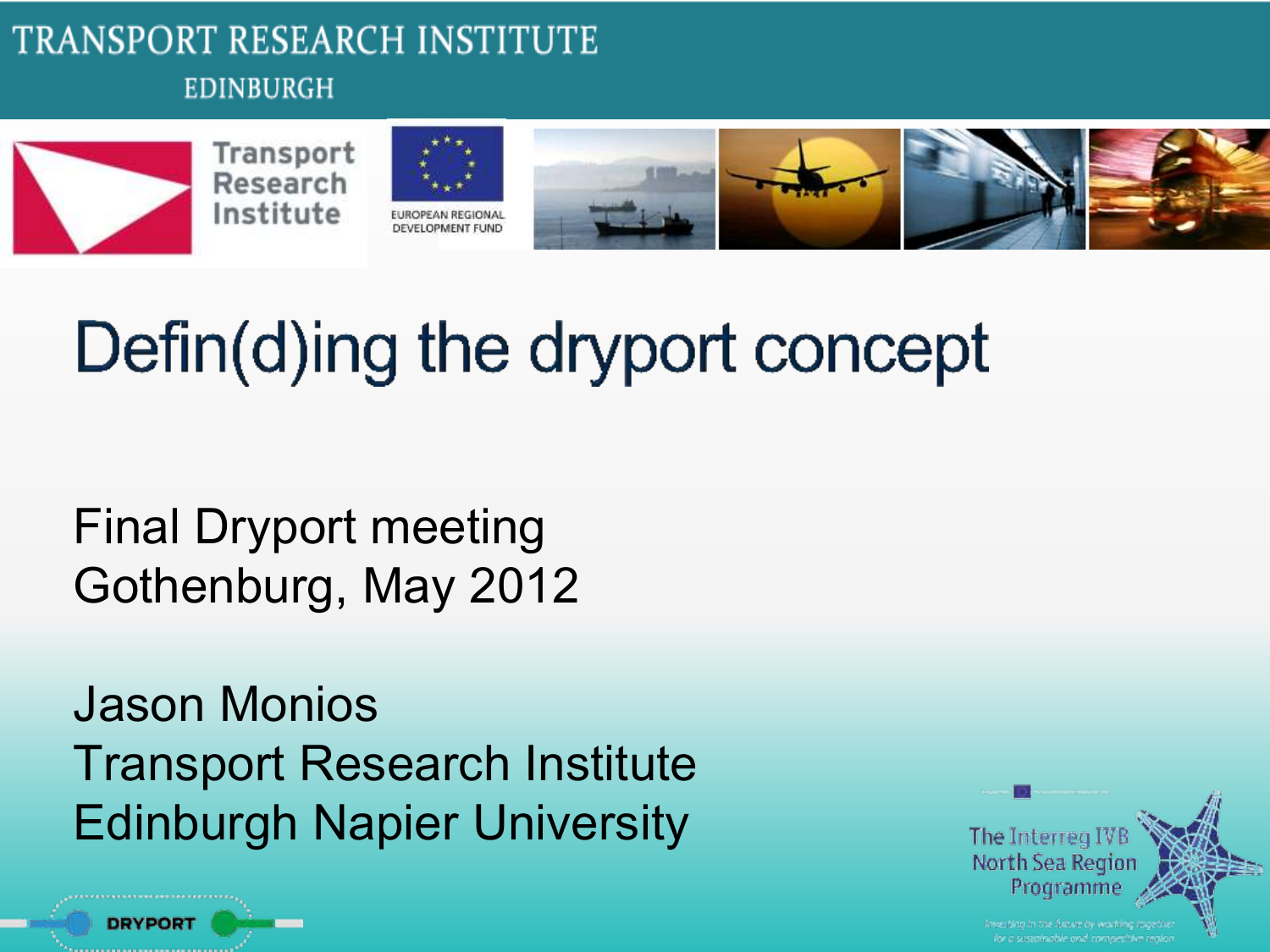



### "The dead govern the living" - Auguste Comte

- Major infrastructure projects represent long-term commitments and they have far-reaching implications for future transport operations. Legacy obligations exert perhaps the most significant single influence on transport planning.
- A key challenge is to understand shifting notions of infrastructure provision brought about by changing roles of the public and private sectors.
- Developing such infrastructure allows container flows to be bundled on high capacity links so that private operators can then bid on this consolidated traffic.
- **F** "Hope is a good breakfast but a poor dinner" Francis Bacon

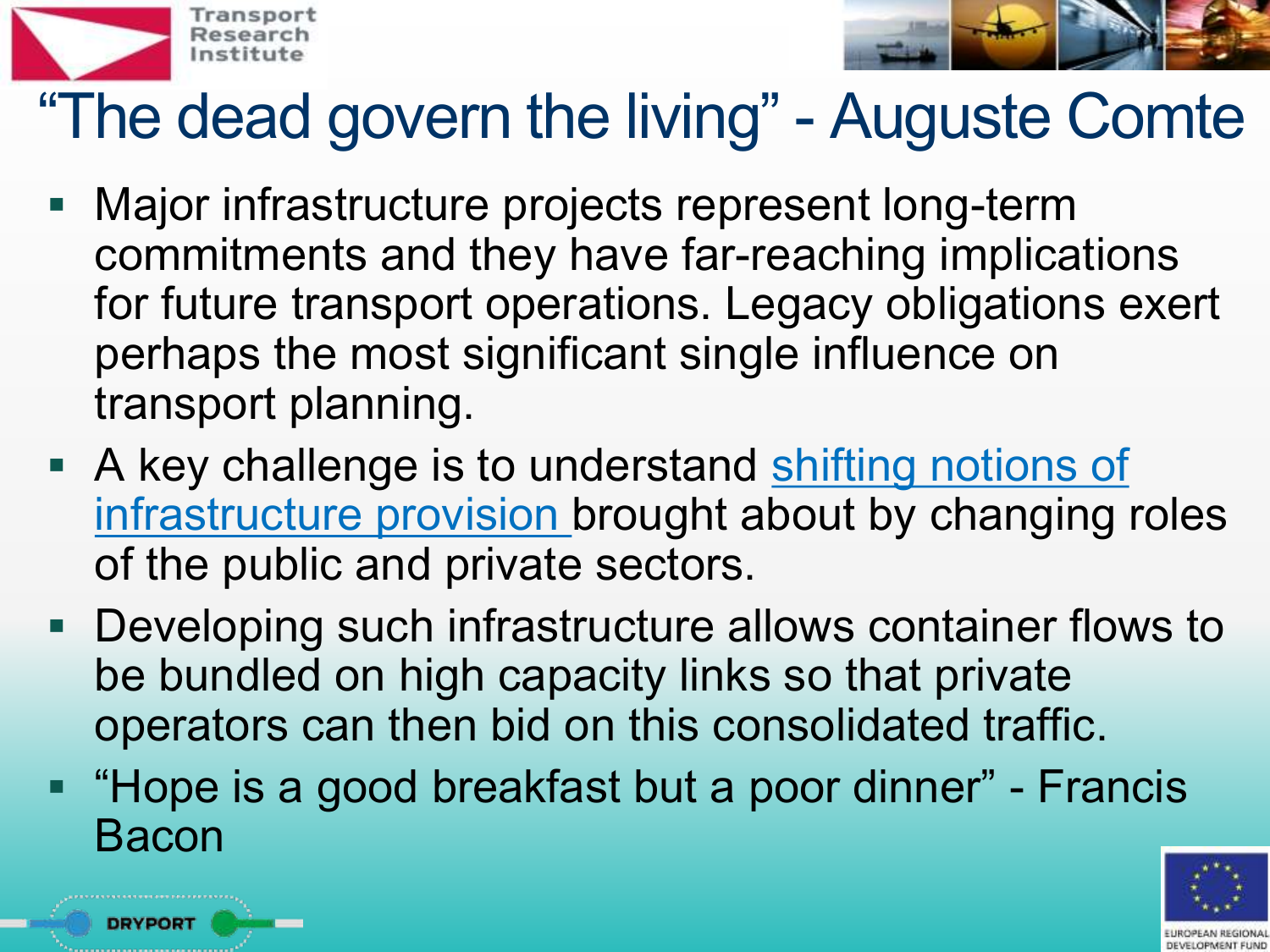

**DRYPOR** 

# Investing in infrastructure is like . . .

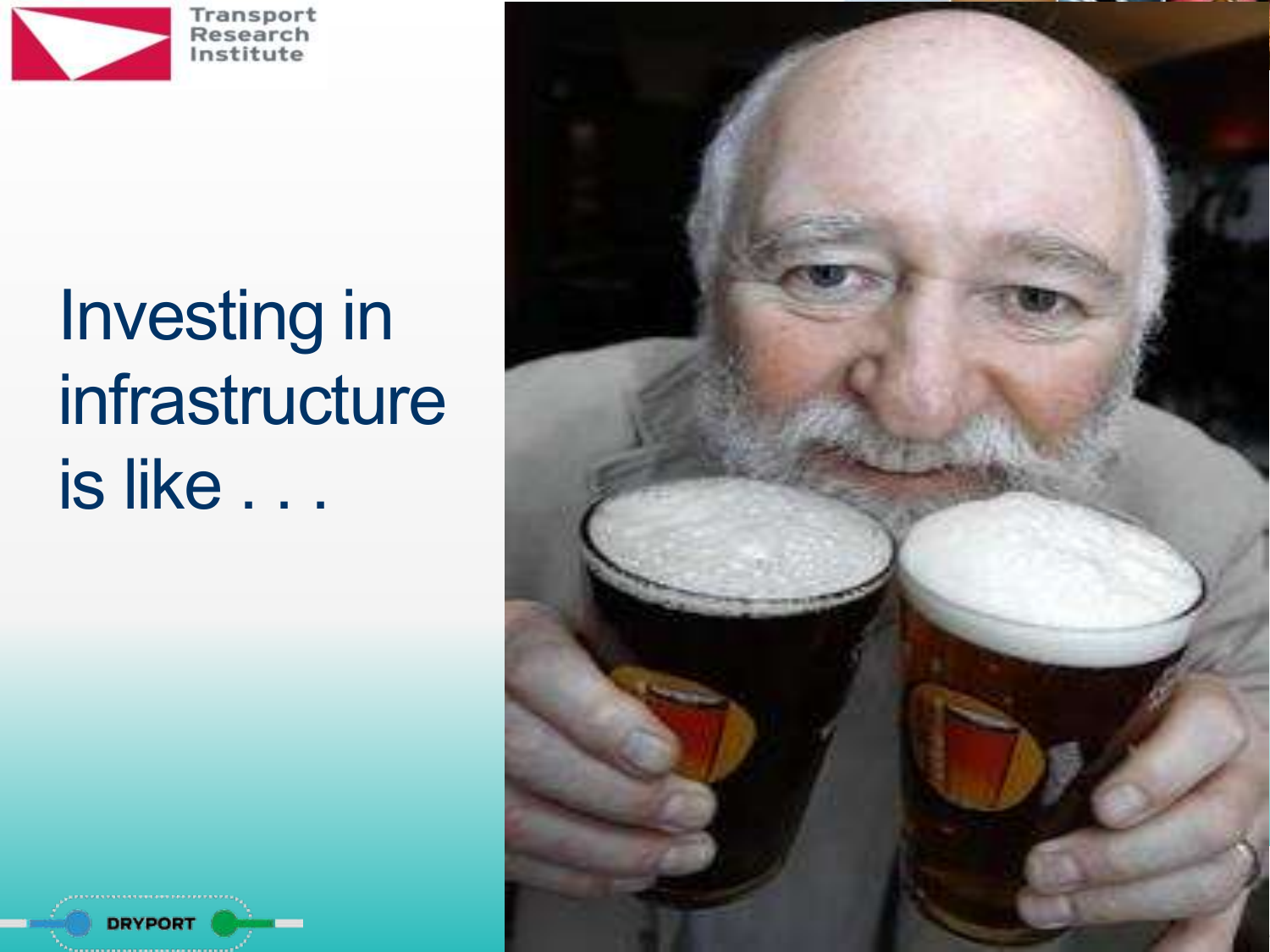



# All sorts of different freight sites

- **Transport connection: road, rail, barge**
- Role in transport network: intermodal change, load centre, satellite terminal
- **Transport only or logistics/warehousing/etc.**
- Customs

DRYPOR1

- ICT, info sharing, flow visibility, planning, forecasting
- Large or small
- Public or private
- The interests of this project have been:
	- □ Intermodal connection: rail or barge
	- Relations with the port: cooperation and integration

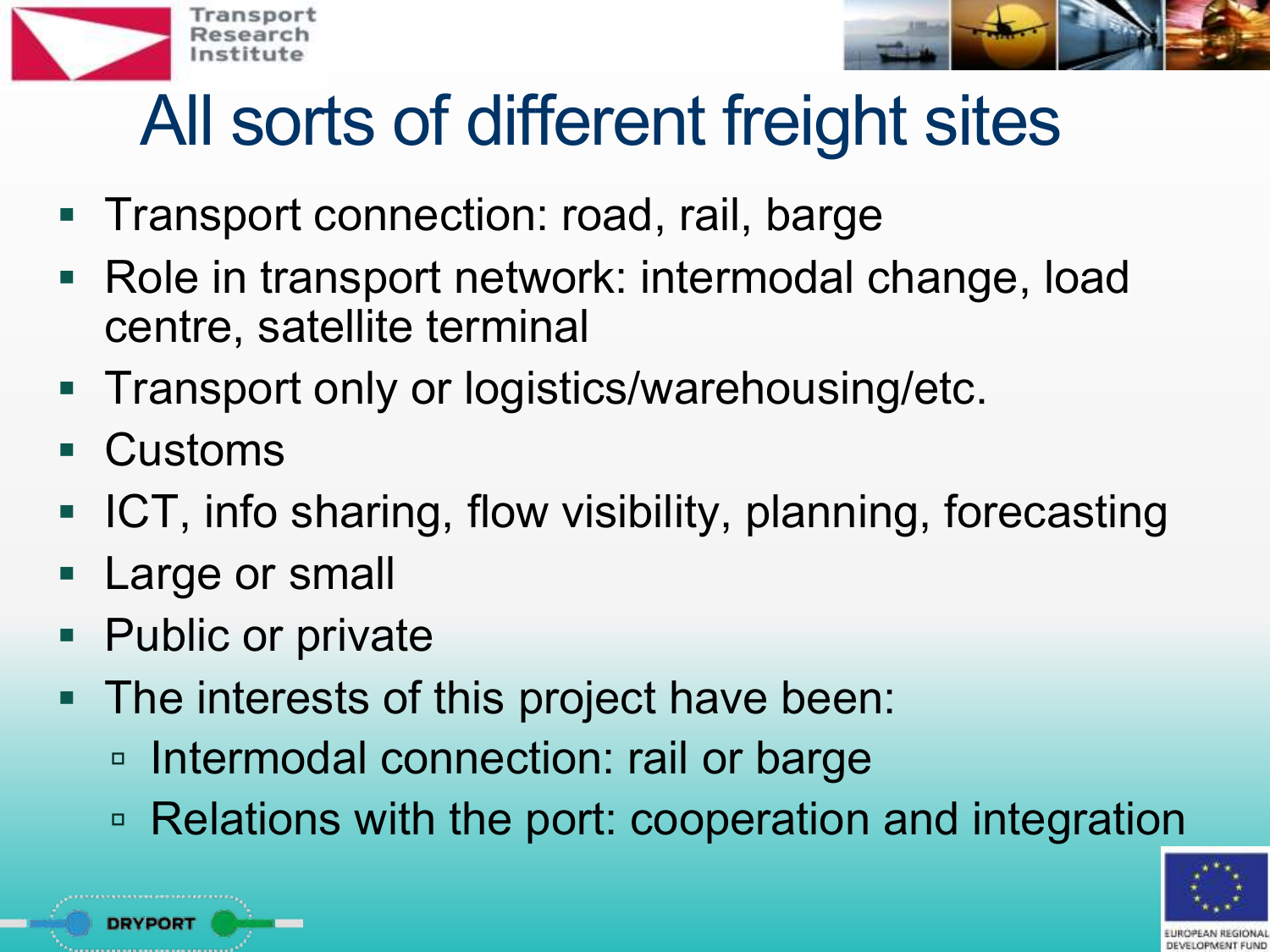



# Trying to define the concept

- Sep 2009: Harlingen meeting conceptual discussion
- **Oct 2010: Dryport conference Edinburgh**
- Sep 2011: Annual meeting Ipswich
- May 2012: One month to go. Last chance!
- **Today's structure:** 
	- Concept
	- Case studies
	- □ Discussion
	- □ Conclusion? Maybe!

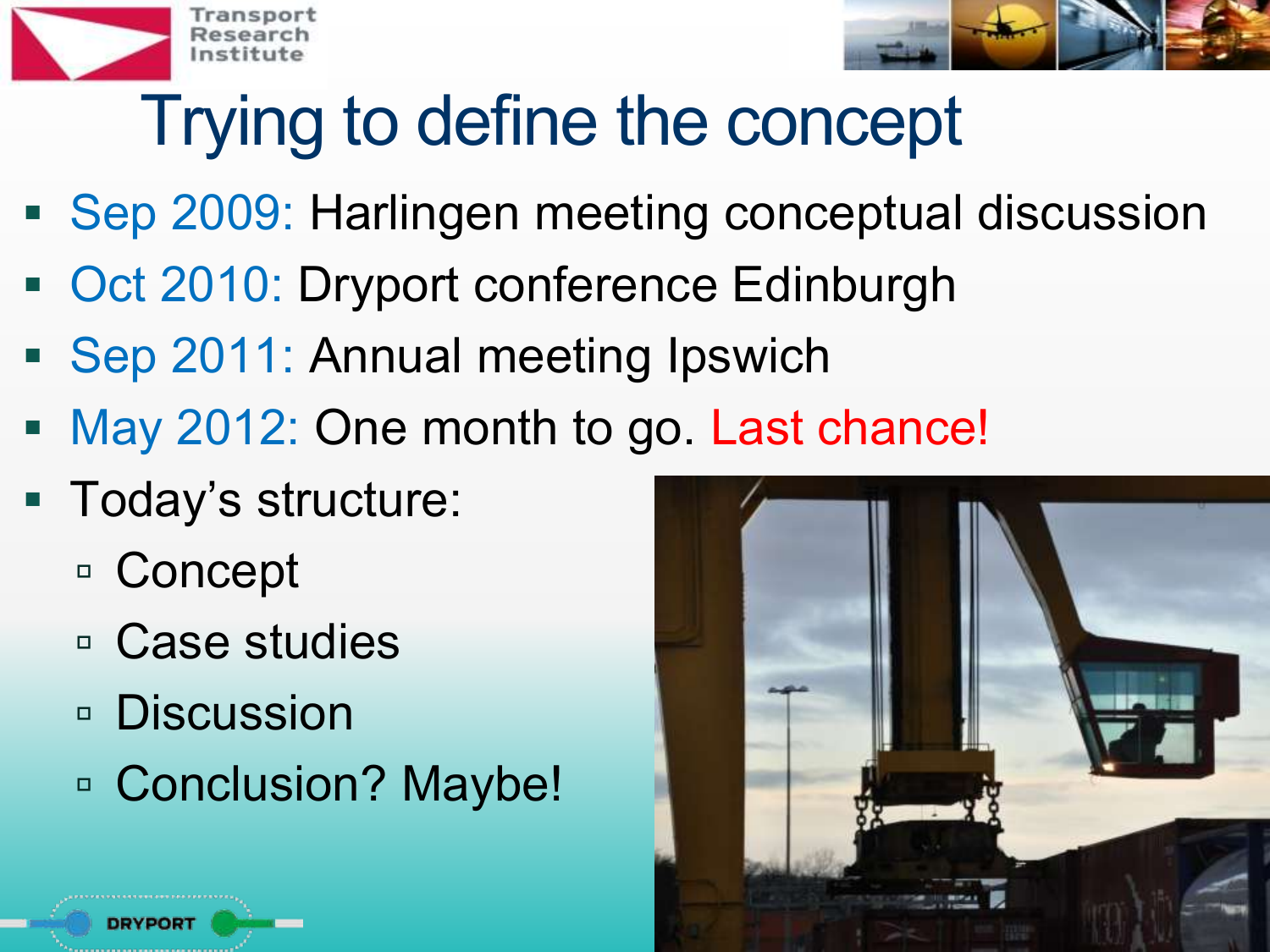



## Background to the discussion

- **Increasing role of hinterland access in port** development strategies. Fewer captive hinterlands – more competition. Regionalisation.
- **Increasing focus on inland terminals.**
- Terminology: intermodal terminals, ICDs, inland ports, dry ports, extended gates.
- Many facilities are calling themselves "dry ports". What do they mean by this?
- **Early UN definition: dry ports were inland sites** with customs clearance, with special focus on benefits for landlocked countries. Transport mode not specified.

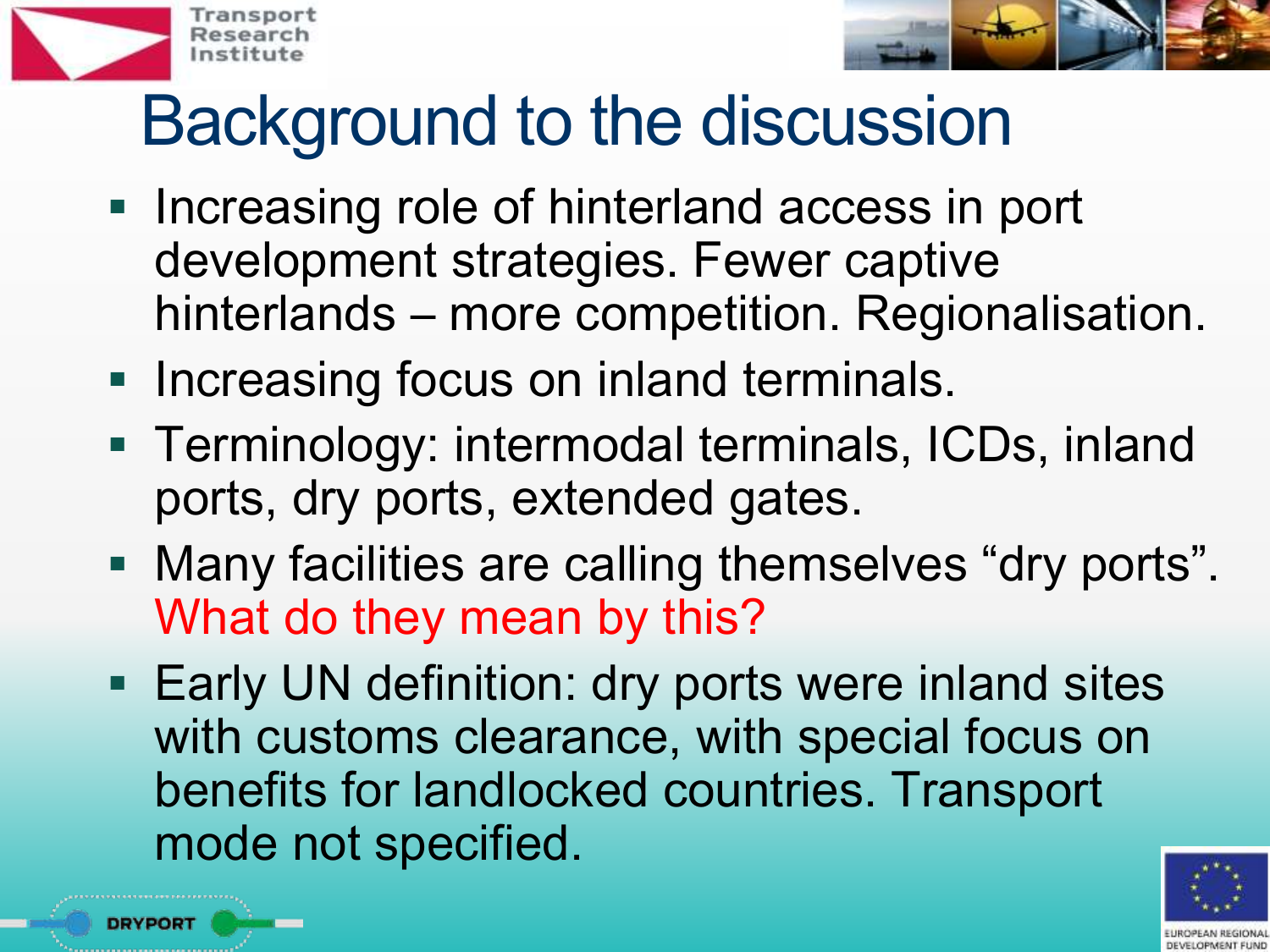



### A dry port concept? (Roso et al., 2009)

"A dry port is an inland intermodal terminal directly connected to seaport(s) with high capacity transport mean(s), where customers can leave/pick up their standardised units as if directly to a seaport."

> "used much more consciously"



"for a fully developed dry port concept the seaport or shipping companies control the rail operations"

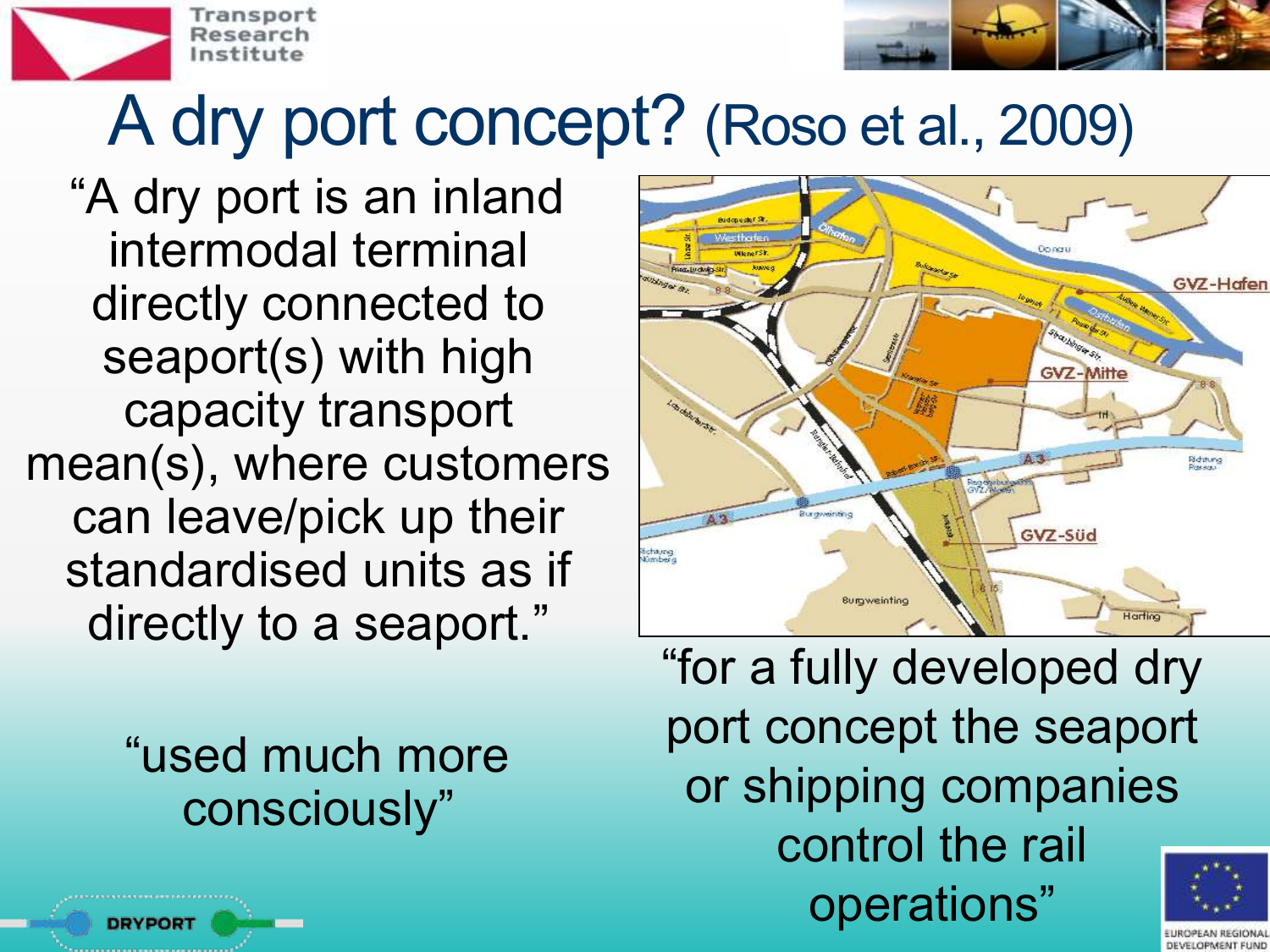



### Approaches to case studies



#### Practical approach:

- Development process
- Operational issues
- Relations with ports



#### Conceptual approach:

- Dryport concept
- Other kinds of definitions



#### Holiday approach:

- Weather
- Good pubs nearby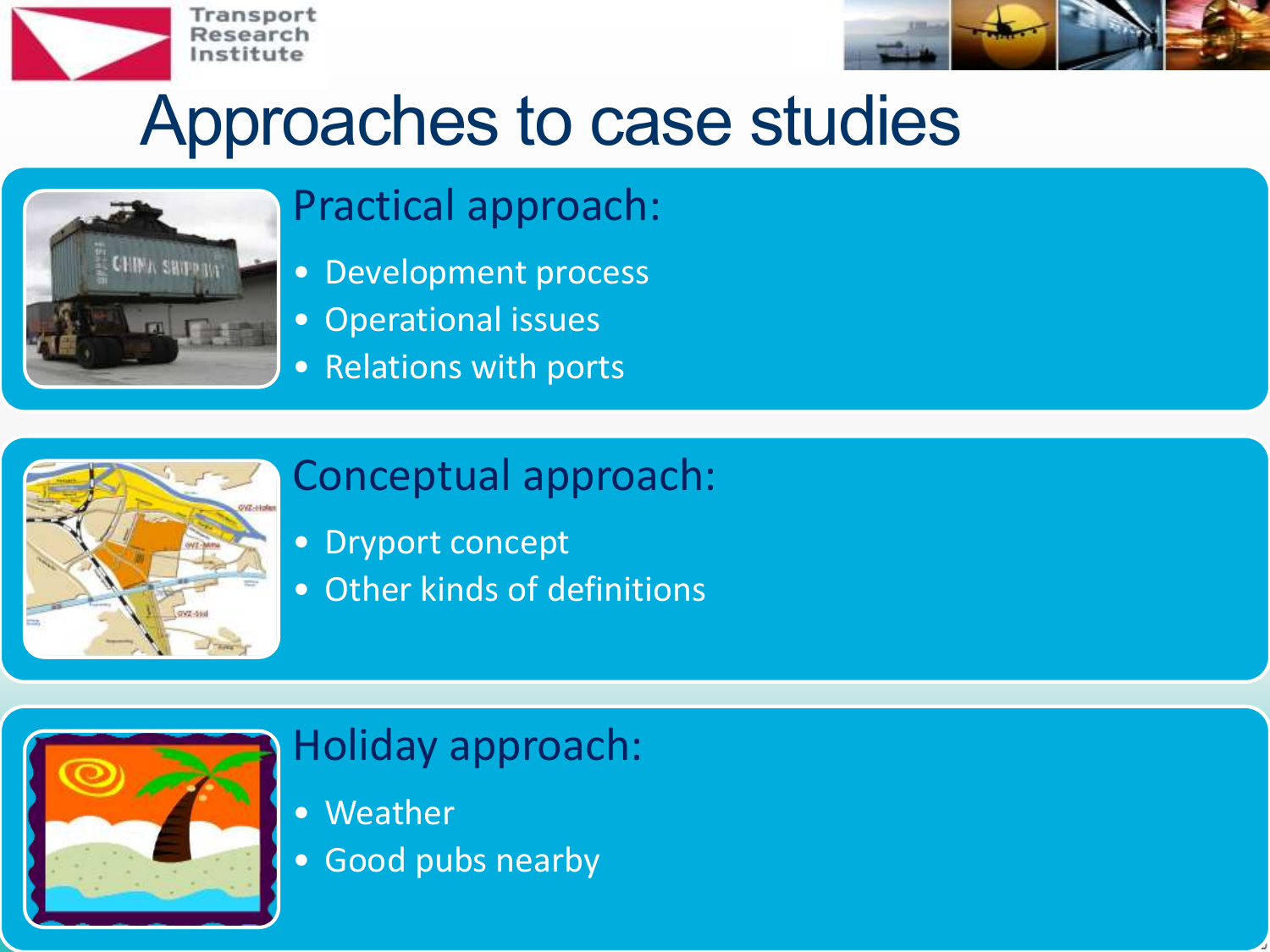

**DRYPORT** 



## **Spain**

- Azuqueca, Coslada (Madrid), Zaragoza
- **Driven by public port** authorities, heavy marketing but what is the reality?
- **In conjunction with regional** authorities and private operators



- **Load centres for inland region**
- **Ports retain minority shareholdings**
- **Az & Cos have logistics parks next door, Zar is located** inside a logistics park. "Co-location".

All still have small volumes.

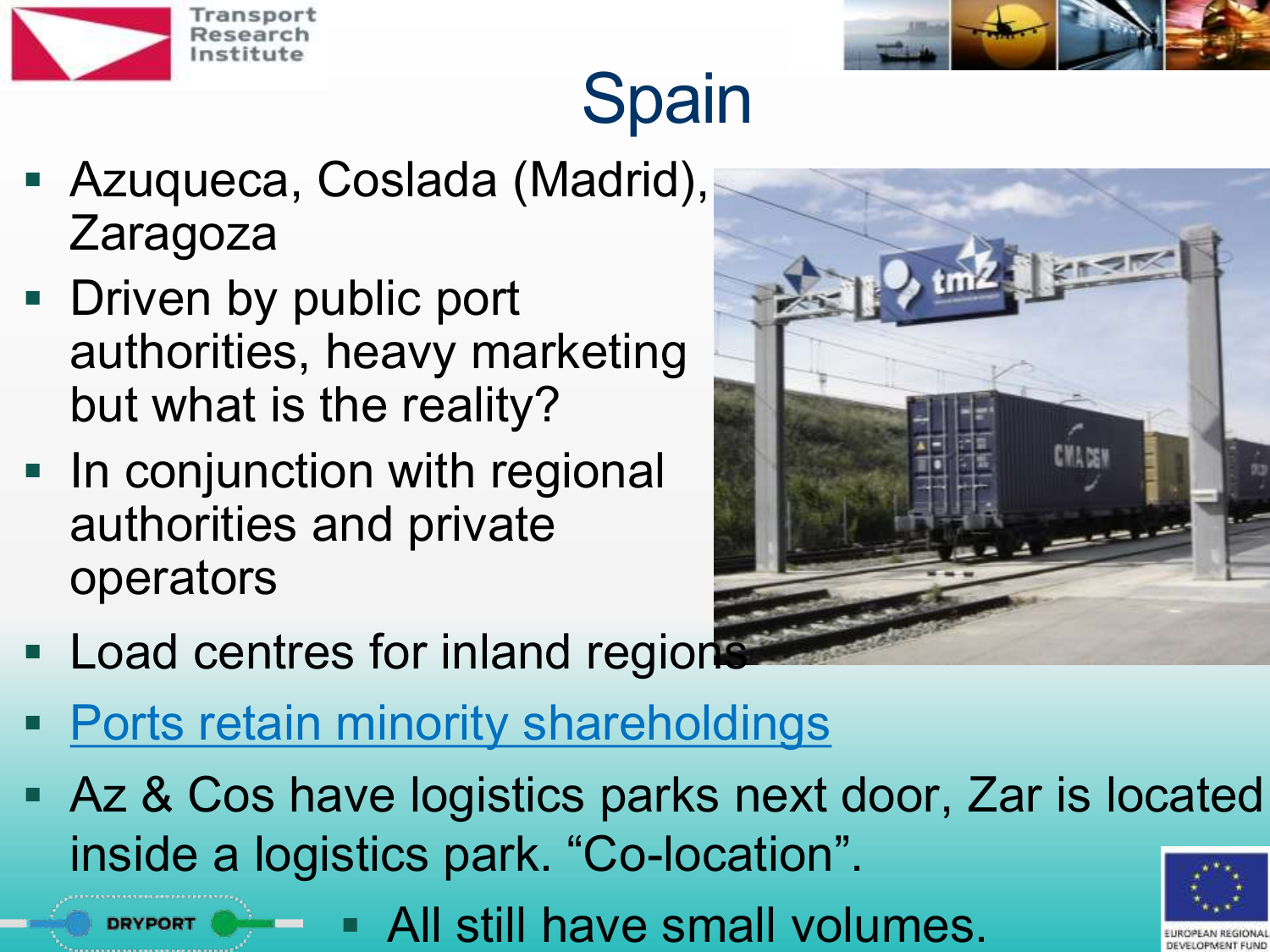



# Venlo, NL: "extended gate" concept

**Driven by private** port terminal operator ECT, Rotterdam



- Integrated container management system, directed by the inland terminal. "Terminal haulage".
- Joint venture with logistics park operator.
	- Probably best example of the dryport concept but they don't call it that.
- Duisburg also.

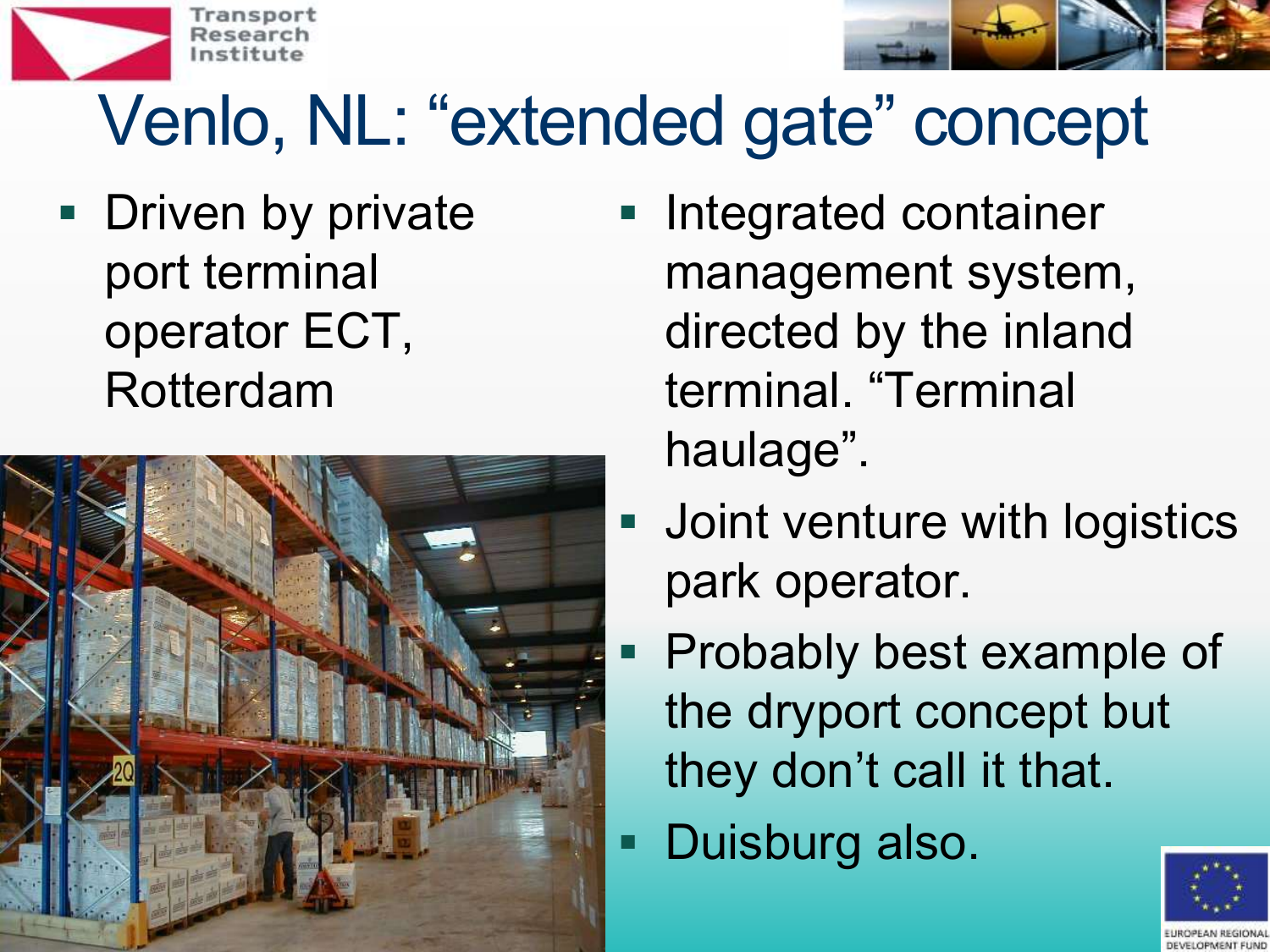



# "Dry ports" in Belgium/France

- Spain: Two of the three sites are called "dry" ports". Terminal operator separate from train operations. Some port investment.
- **Dry Port Muizen: Terminal operator separate** from train operations. No port involvement.
- **Dry Port Mouscron/Lille: Terminal operator** controls train operations. No port involvement. Smaller of two sites operated by Delcatrans (based in Rekkem, BL).
- **None of these fit the dryport definition**

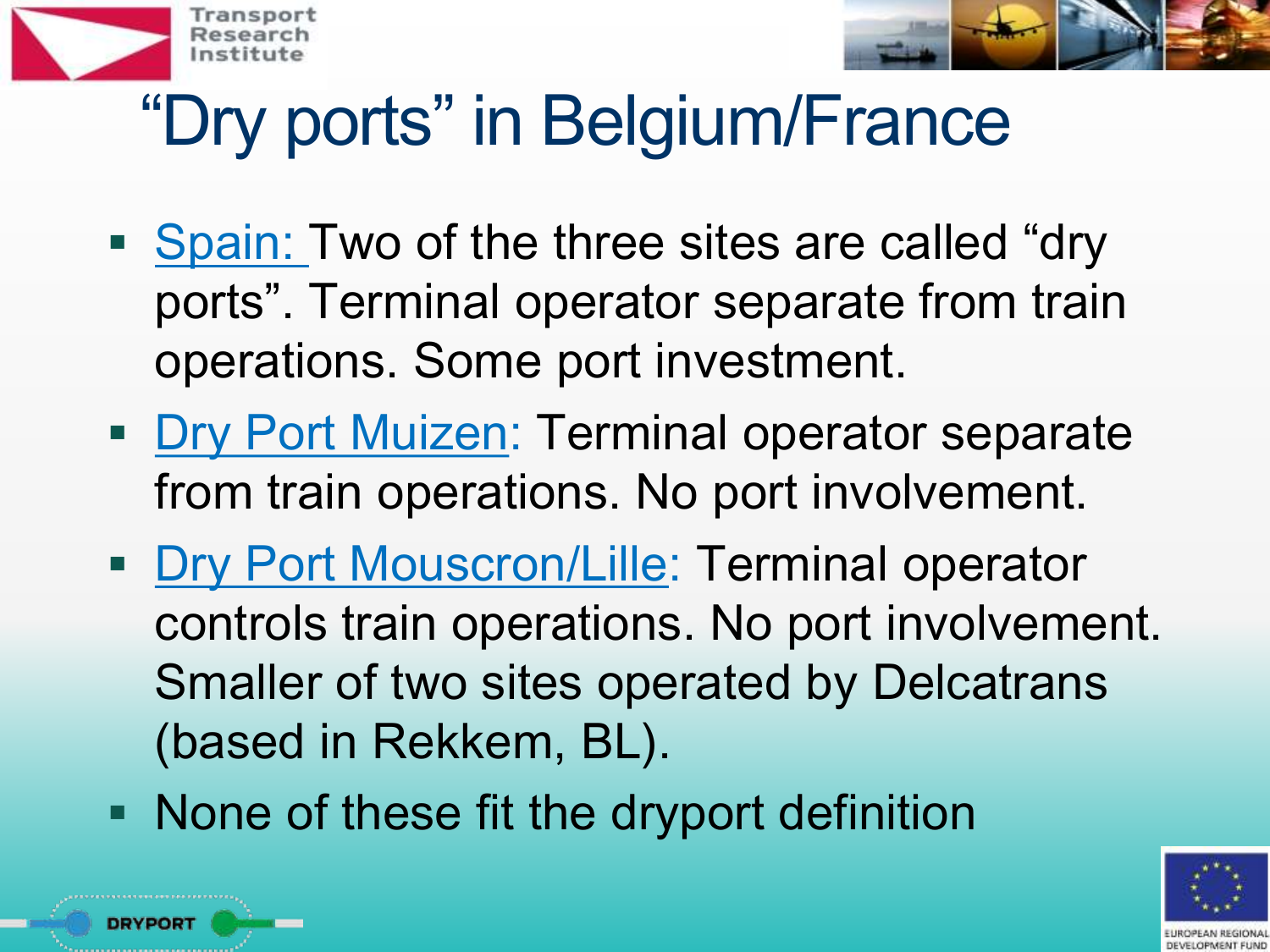



# Italy: freight villages

- **Distinctive model of freight villages or interporti**
- **Mostly developed by PPPs, driven at regional** level
- **Main business is the logistics park, but all have** an intermodal terminal on site. This is required to be recognised by the national government.
- **Struggle to achieve good links with ports,** except where the port needs them (e.g. Genoa). Most successful FVs are in the north as they have intra-European rail traffic.

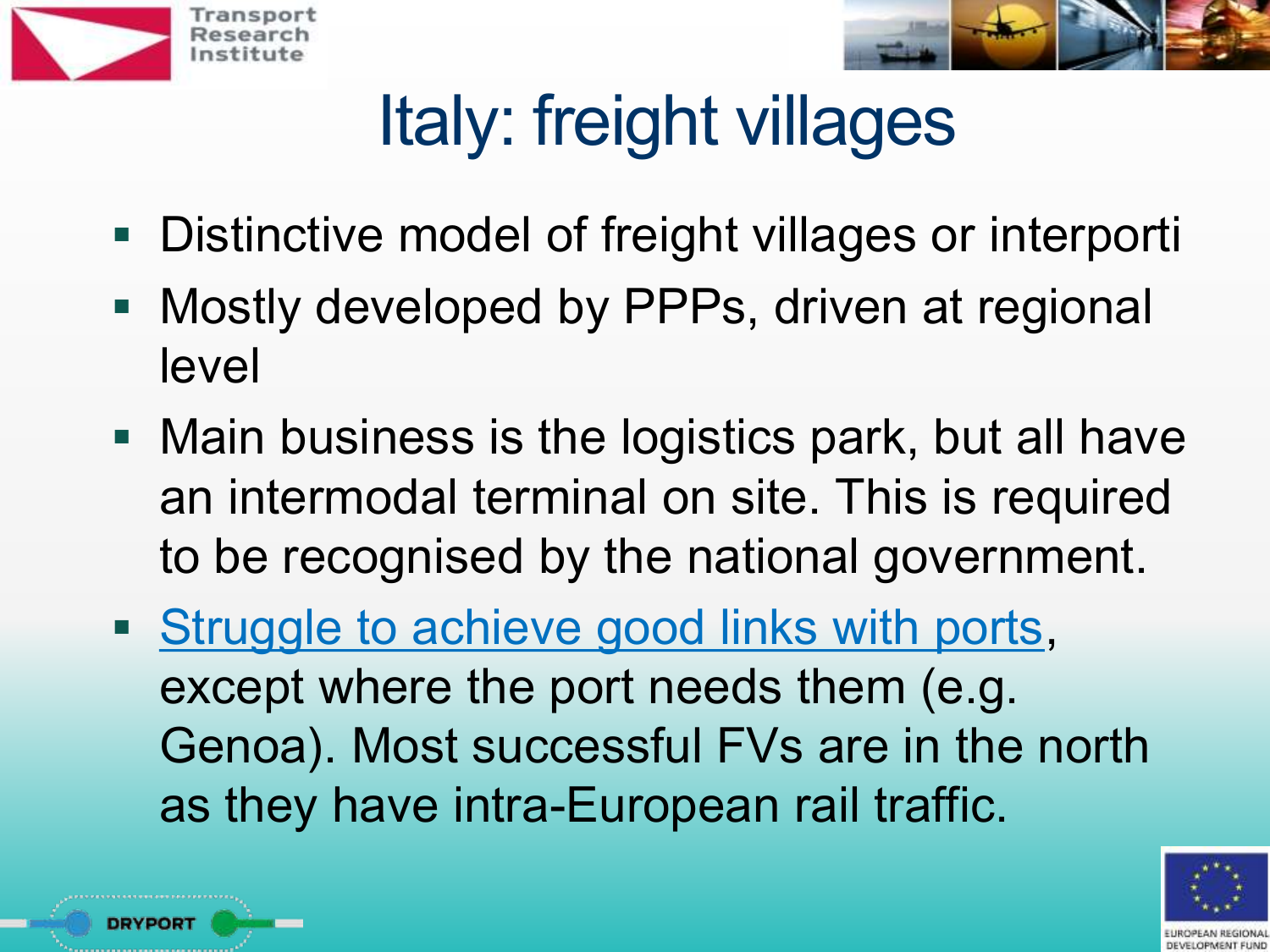

DRYPORT



# Rickenbacker (Columbus, Ohio)

 $\blacksquare$  PPP

- **Example 1** Linked to newly upgraded Heartland Corridor (PPP, half cost from federal funds)
- **Provides economic** development opportunities to peripheral region



**Restructuring of rail corridors in USA to avoid Chicago** (use of Ohio and Memphis)

Intermodal terminal located in logistics park

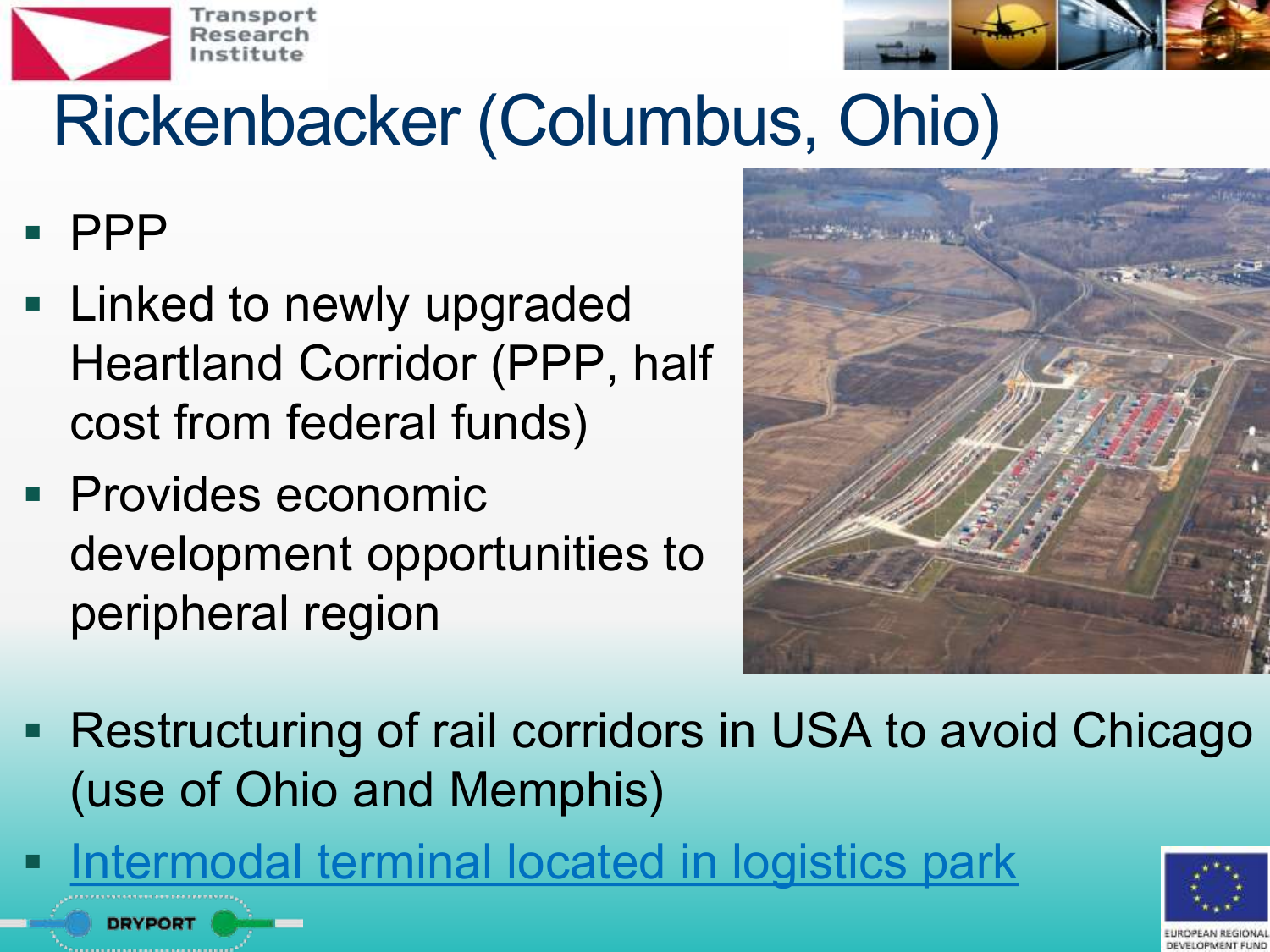



## Alameda Corridor

- Short distance (20 miles), high capacity (triple track, double stack) rail corridor
- **PPP.** Ports bought the rail lines to consolidate on high capacity short distance corridor.
- Ports were motivated to build the corridor due to congestion problems.
- **But: only one of the two railroads has access** to a transloading warehouse and marshalling track space nearby. Therefore BNSF doesn't use the corridor as much as it otherwise would.

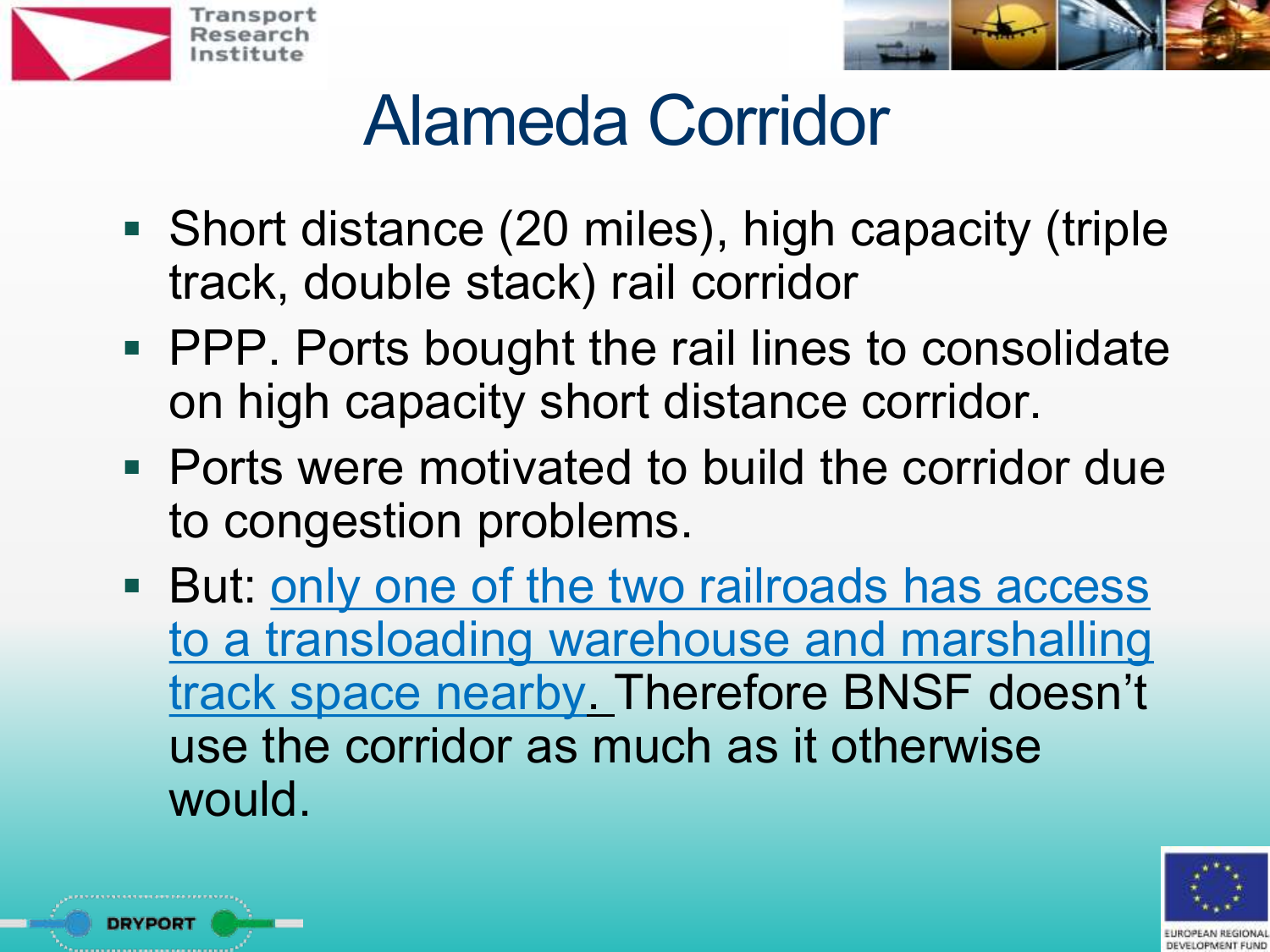

**DRYPORT** 



### Alameda Corridor





EUROPEAN REGIONAL DEVELOPMENT FUND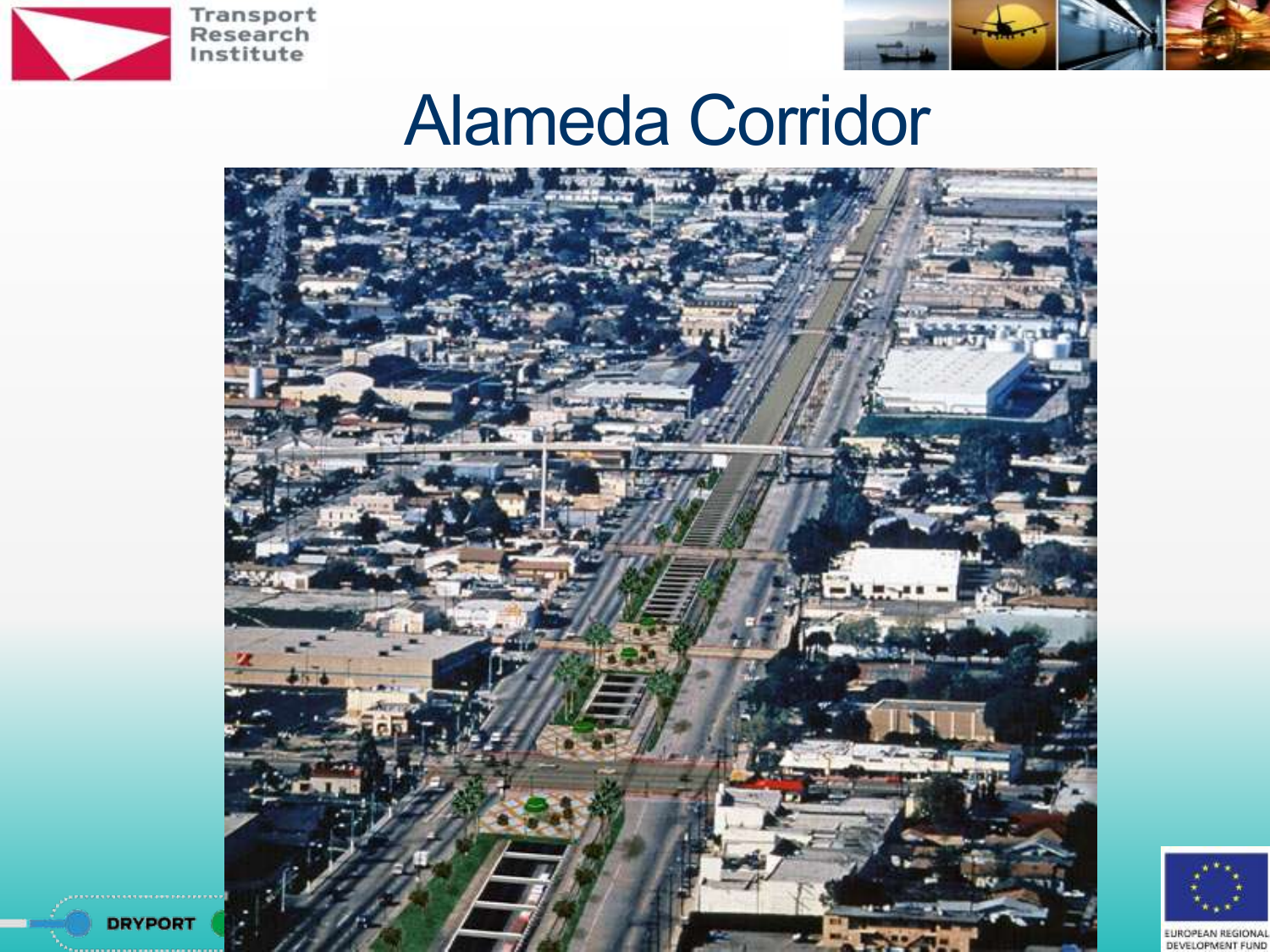



## Summary of key issues from case studies

- Some are just intermodal terminals, while some have logistics as well.
- Some are driven by port actors and others by inland actors.
- In Europe, intermodal operations struggle to compete with road due to short distance, complex load patterns and industry fragmentation.
- **Most terminals have some level of public funding, usually** the local or regional authority where the site is built.
- In the USA, the industry is vertically integrated and intermodal terminals focus on throughput rather than logistics (so more like ports).
- Rare to have high level of cooperation with port
- Real integration (e.g. extended gate or the full dryport concept) faces many institutional and operational issues

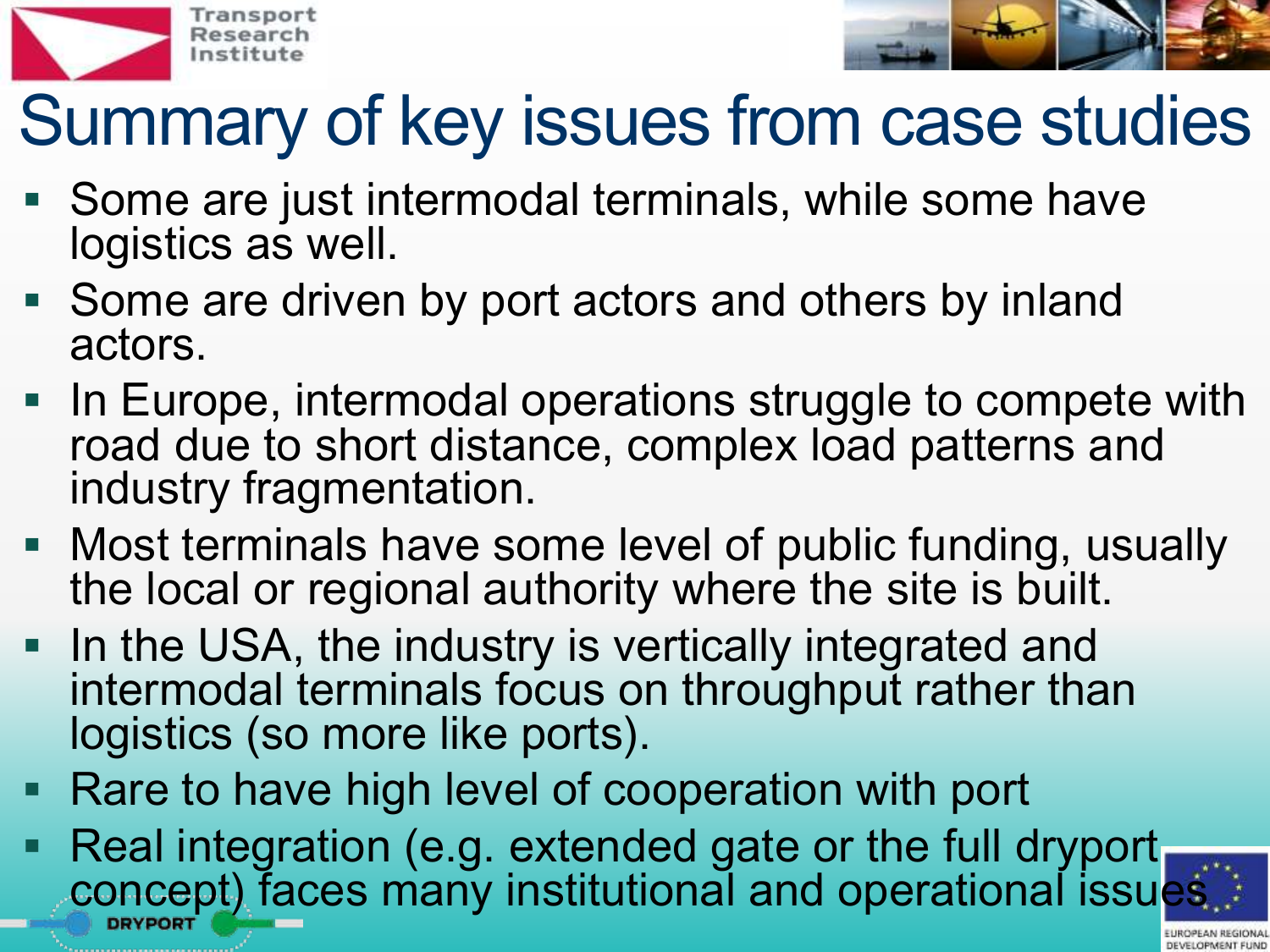#### Coatbridge: dryport or not?

WS Wood<br>Machinery

**CANALLS** 

**READER** 

oune Terr.

 $\mathbf{r}$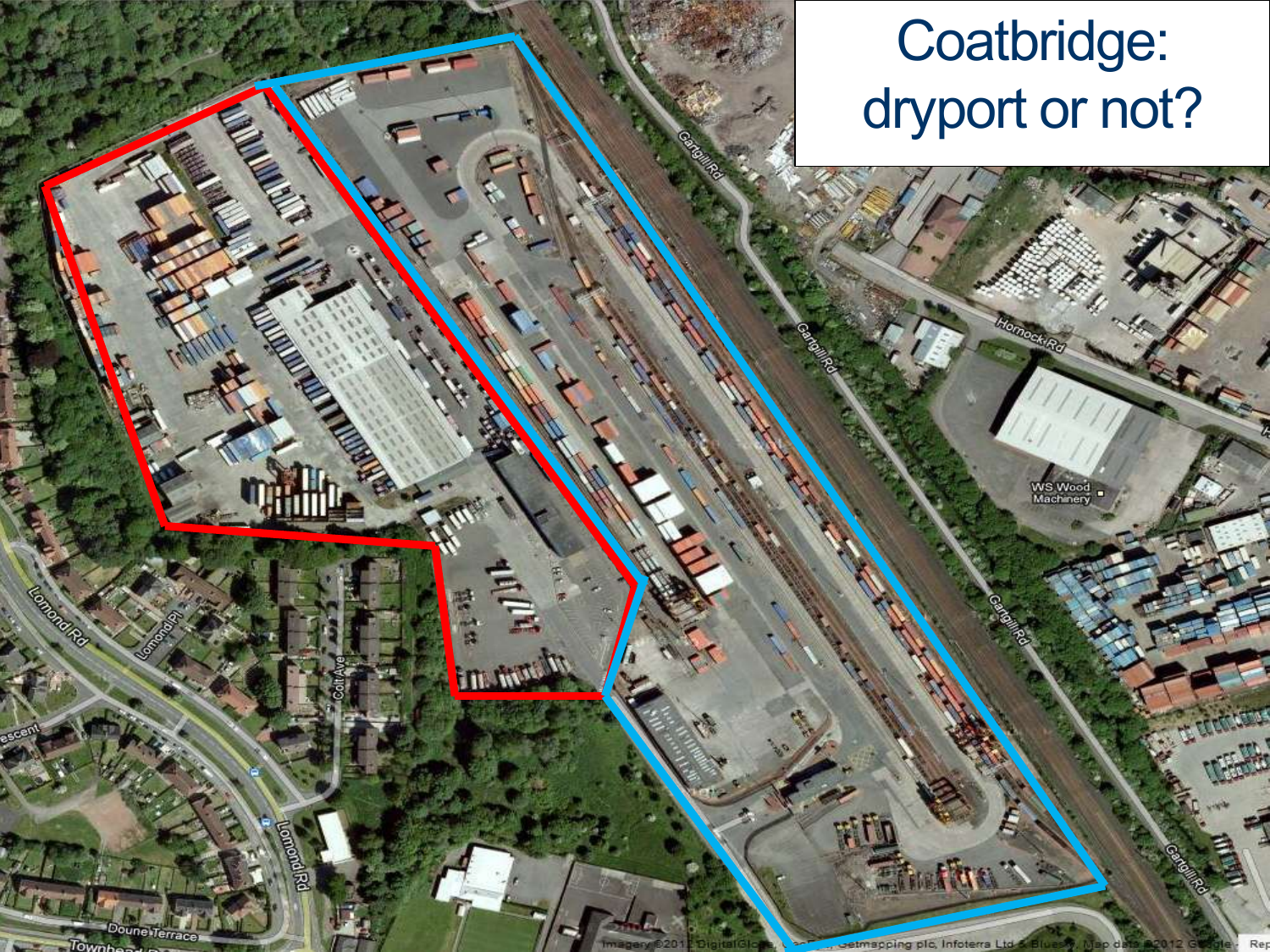



## I promised a short conceptual bit . . .

#### Conflicting models (broadly defined):

- 1. Outside-In: port-driven (port authority or terminal operator), operational focus, potential for extended gate/satellite terminal. This is where the dryport concept fits in. "Consciously used".
- 2. Inside-Out: public-sector driven, logisticsoriented, policy focus, potential load centre.
- 3. These two drivers do not always align.
- BUT: beware of over-simplification. It is a complex process involving partnerships between ports, rail, terminals, 3PLs, local and regional govts, communities, etc.

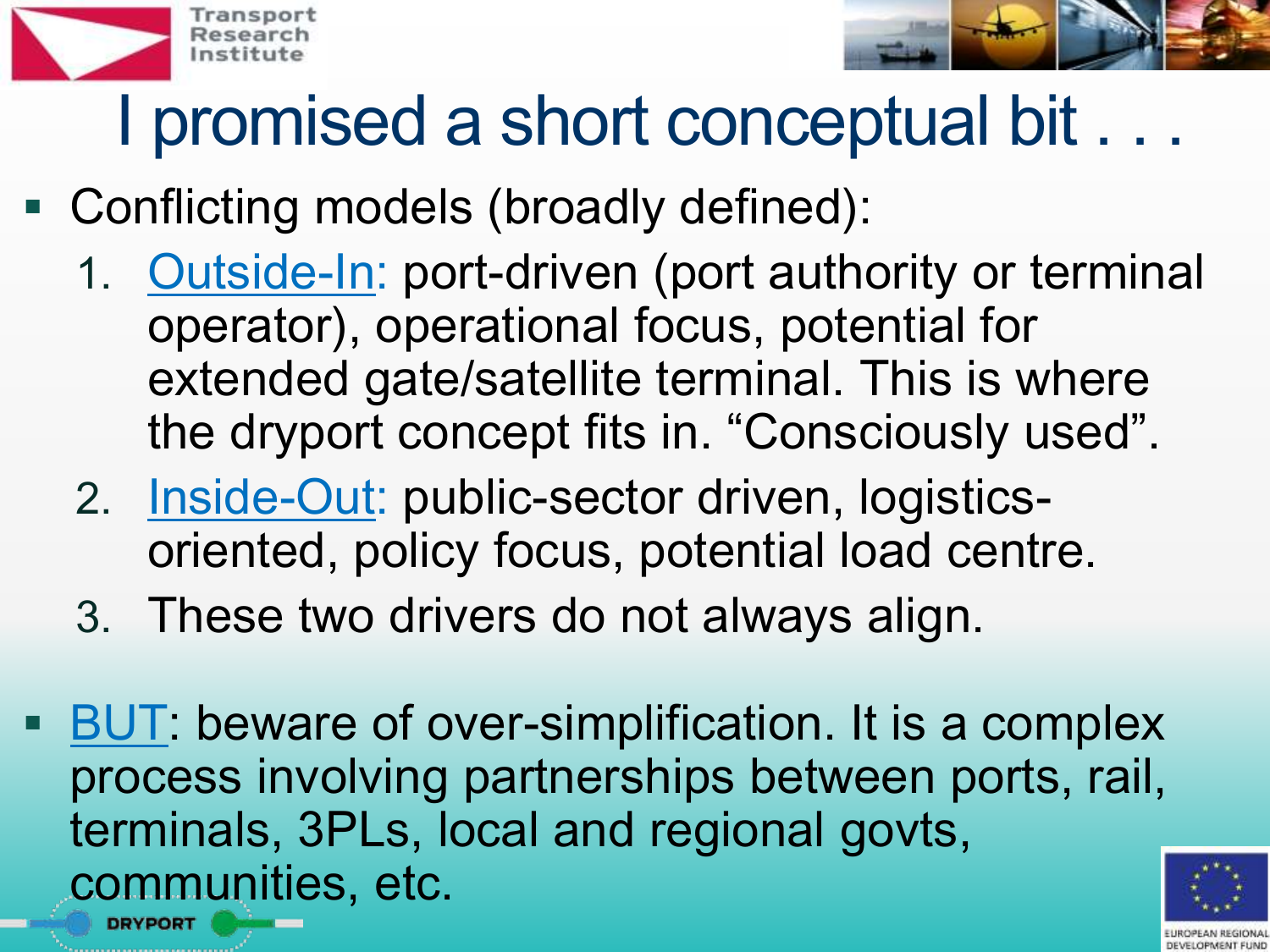



## Port-inland integration?

- Port actors can be motivated (forced?) to integrate inland to overcome operational issues such as congestion (e.g. LA/LB).
- Strategic involvement is less successful (e.g. Spain).
- Inside-Out strategies for logistics poles do not always align with operational or strategic aims of port actors.
- **Potential exists for closer relations between transport** and supply chain functions (e.g. Venlo).
- Whether these two functions can truly be integrated is a question that will need to be answered before true integration of port and inland flows can be achieved.

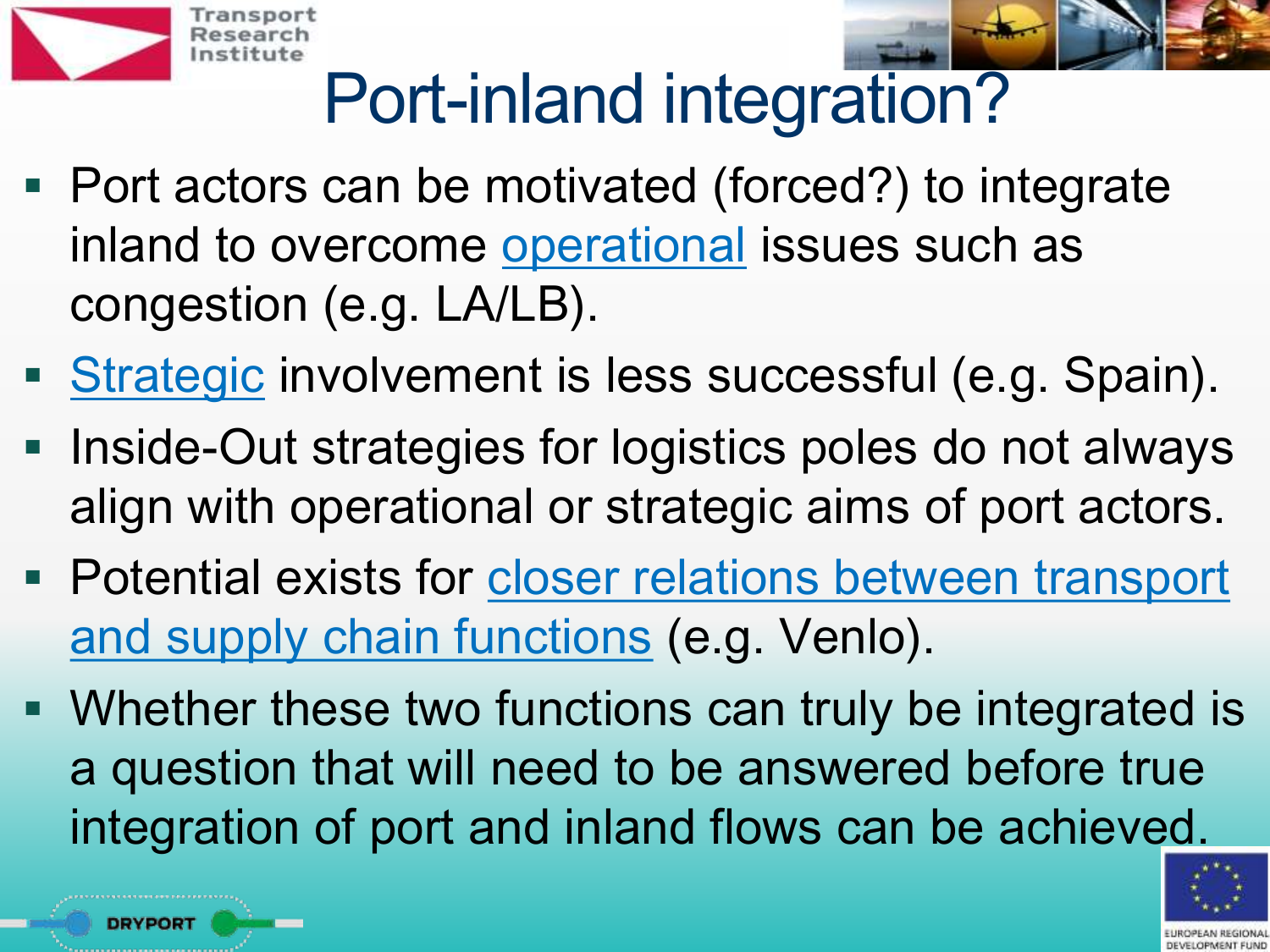



## Conclusions? Ask the Thurmanator.

- Good marketing is vital.
- **Infrastructure is** important but without understanding of operations it is useless.
- Consolidation is key.
- May require restructuring.
- Be realistic. Is the demand there?